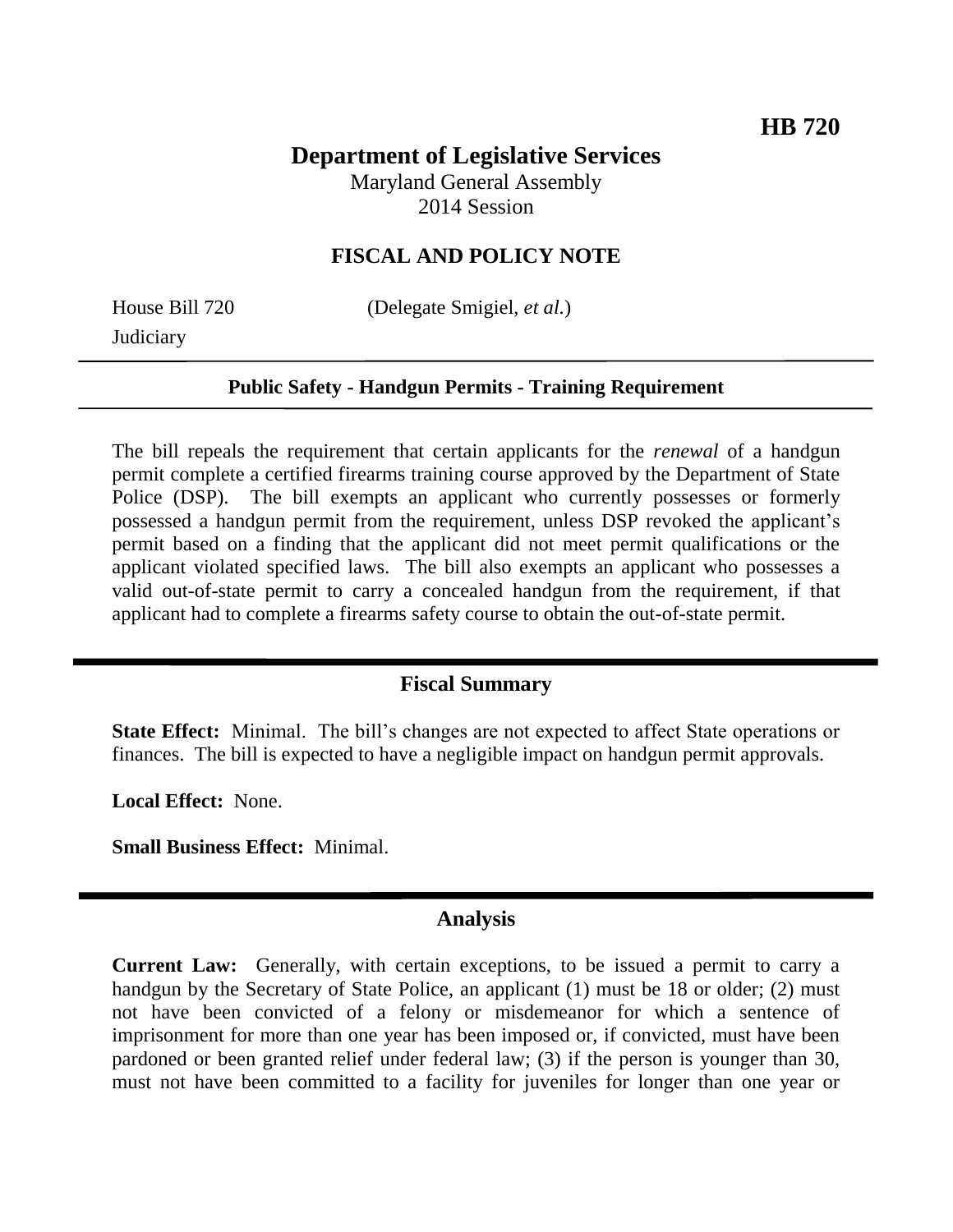adjudicated delinquent for a crime of violence, a felony, or misdemeanor that carries a statutory penalty of more than two years; (4) must not have been convicted of a controlled dangerous substance violation and must not presently be an addict, a habitual user of a controlled dangerous substance, or an alcoholic; (5) must not exhibit a propensity for violence or instability which may reasonably render possession of a handgun a danger to the applicant or another; and (6) must have a good and substantial reason to wear, carry, or transport a handgun. "Good and substantial reason" includes a finding that the permit is necessary as a reasonable precaution against apprehended danger. The Secretary may limit the geographic area; circumstances; or times of day, week, month, or year in which a permit is effective.

A handgun permit application costs \$75; two years after the initial permit and every three years thereafter, a \$50 renewal fee is due. In addition, the applicant must pay for fingerprint-based federal and State criminal history background checks for initial applications and renewals.

Chapter 427 of 2013 (the Firearm Safety Act of 2013) requires a handgun permit applicant to successfully complete prior to the application and each renewal, a firearms training course approved by the Secretary that includes (1) for an initial application, a minimum of 16 hours of instruction by a qualified handgun instructor, or 8 hours of instruction for a renewal application; (2) classroom instruction on State firearm law, home firearm safety, and handgun mechanisms and operation; and (3) a firearms qualification component that demonstrates the applicant's proficiency and use of the firearm.

An applicant for a permit is not required to complete a certified firearms training course if the applicant (1) is a law enforcement officer or a person who is retired in good standing from service with a law enforcement agency of the United States, the State, or any local law enforcement agency in the State; (2) is a member, retired member, or honorably discharged member of the U.S. Armed Forces or the National Guard; (3) is a qualified handgun instructor; or (4) has completed a firearms training course approved by the Secretary.

## **Additional Information**

**Prior Introductions:** None.

**Cross File:** None.

**Information Source(s):** Department of State Police, Department of Public Safety and Correctional Services, Department of Legislative Services

HB 720/ Page 2